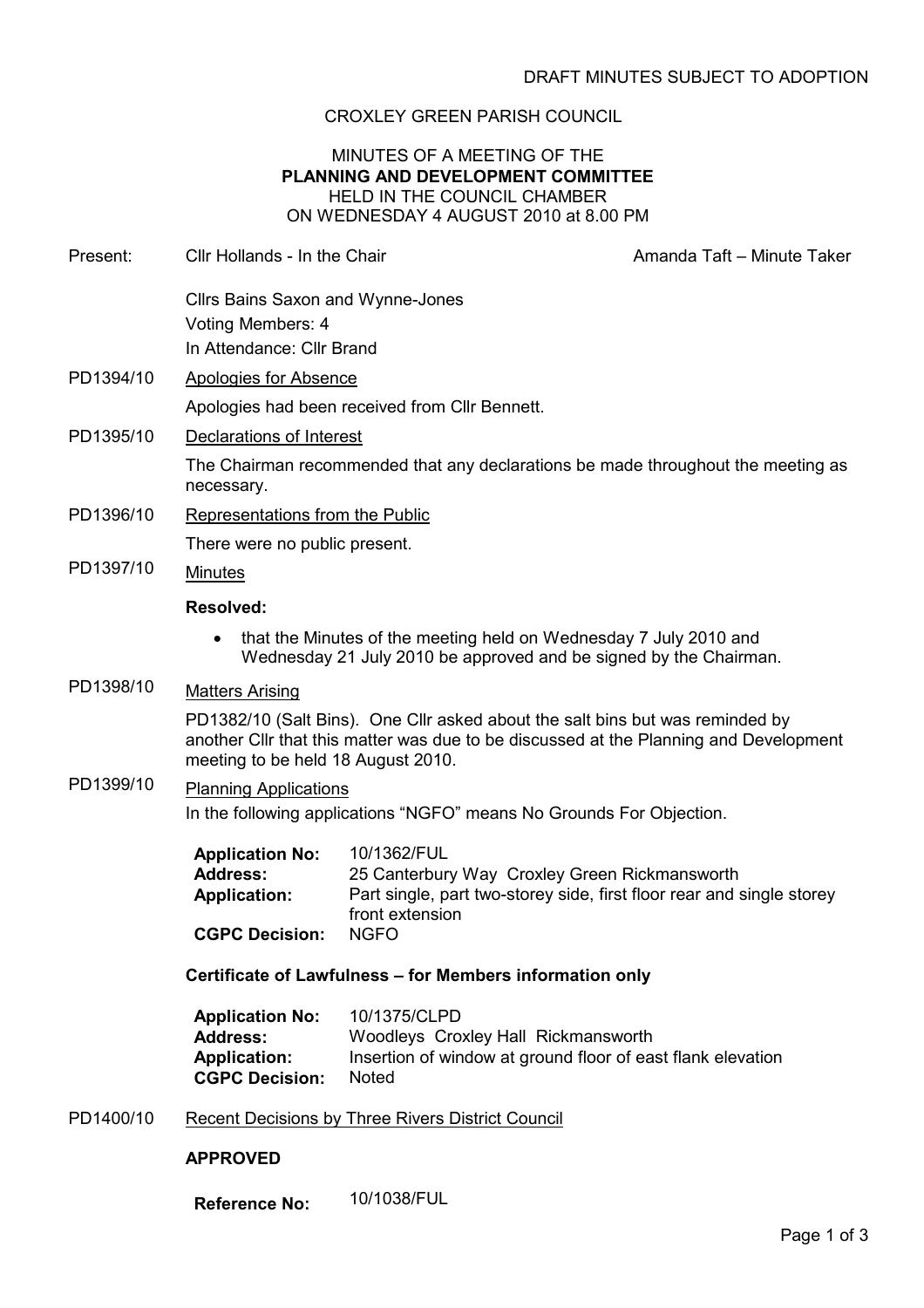| <b>Address:</b>                                | 78 New Road Croxley Green Rickmansworth                                                                                                                                                                                                                                              |
|------------------------------------------------|--------------------------------------------------------------------------------------------------------------------------------------------------------------------------------------------------------------------------------------------------------------------------------------|
| <b>Application:</b>                            | Single storey ground floor rear extension                                                                                                                                                                                                                                            |
| <b>CGPC Decision:</b>                          | <b>NGFO</b>                                                                                                                                                                                                                                                                          |
| <b>TRDC Decision:</b>                          | Approved                                                                                                                                                                                                                                                                             |
| <b>Reference No:</b>                           | 10/1065/RSP                                                                                                                                                                                                                                                                          |
| <b>Address:</b>                                | 12 Dugdales Croxley Green Rickmansworth                                                                                                                                                                                                                                              |
| <b>Application:</b>                            | Part Retrospective: Amendment to approved application<br>09/0720/FUL - Demolition of existing outbuilding, erection of two-<br>storey pitched roof side and rear extension, single-storey pitched<br>roof rear extension and single-storey side and front pitched roof<br>extensions |
| <b>CGPC Decision:</b>                          | NGFO providing the proposed development conforms with the<br>principles of the Conservation Area                                                                                                                                                                                     |
| <b>TRDC Decision:</b>                          | Approved                                                                                                                                                                                                                                                                             |
| <b>Reference No:</b>                           | 10/1071/FUL                                                                                                                                                                                                                                                                          |
| Address:                                       | 24 Hastings Way Croxley Green Rickmansworth                                                                                                                                                                                                                                          |
| <b>Application:</b>                            | Single storey rear extension and two storey side extension<br>incorporating loft conversion with rear dormer window                                                                                                                                                                  |
| <b>CGPC Decision:</b><br><b>TRDC Decision:</b> | <b>NGFO</b><br>Approved                                                                                                                                                                                                                                                              |
|                                                |                                                                                                                                                                                                                                                                                      |
| <b>Reference No:</b>                           | 10/1080/FUL                                                                                                                                                                                                                                                                          |
| <b>Address:</b>                                | Applegarth Parrotts Close Croxley Green                                                                                                                                                                                                                                              |
| <b>Application:</b>                            | Demolition of existing residential dwelling and erection of 2<br>detached houses, garages and provision of landscaping and<br>amenity space.                                                                                                                                         |
| <b>CGPC Decision:</b>                          | <b>NGFO</b>                                                                                                                                                                                                                                                                          |
| <b>TRDC Decision:</b>                          | Approved                                                                                                                                                                                                                                                                             |
| <b>Reference No:</b>                           | 10/1081/CAC                                                                                                                                                                                                                                                                          |
| <b>Address:</b>                                | Applegarth Parrotts Close Croxley Green                                                                                                                                                                                                                                              |
| <b>Application:</b>                            | Conservation Area Consent: Demolition of existing residential<br>dwelling                                                                                                                                                                                                            |
| <b>CGPC Decision:</b><br><b>TRDC Decision:</b> | <b>NGFO</b><br>Approved                                                                                                                                                                                                                                                              |
|                                                | 10/1165/FUL                                                                                                                                                                                                                                                                          |
| <b>Reference No:</b><br><b>Address:</b>        | Woodlands The Green Croxley Green                                                                                                                                                                                                                                                    |
| <b>Application:</b>                            | Demolition of the existing house. (Approved under conservation                                                                                                                                                                                                                       |
|                                                | area consent Appl. No. 09/2051/CAC)<br>Erection of two storey house with roof space accommodation and                                                                                                                                                                                |
| <b>CGPC Decision:</b>                          | integral double garage (Amendment to application 09/2050/FUL).<br><b>NGFO</b>                                                                                                                                                                                                        |
| <b>TRDC Decision:</b>                          | Approved                                                                                                                                                                                                                                                                             |

# **WITHDRAWN**<br>Withdrawn 30

| Withdrawn 30 July 2010 |                                                 |
|------------------------|-------------------------------------------------|
| <b>Application No:</b> | 10/1296/CLPD                                    |
| <b>Address:</b>        | 40 Dickinson Square Croxley Green Rickmansworth |